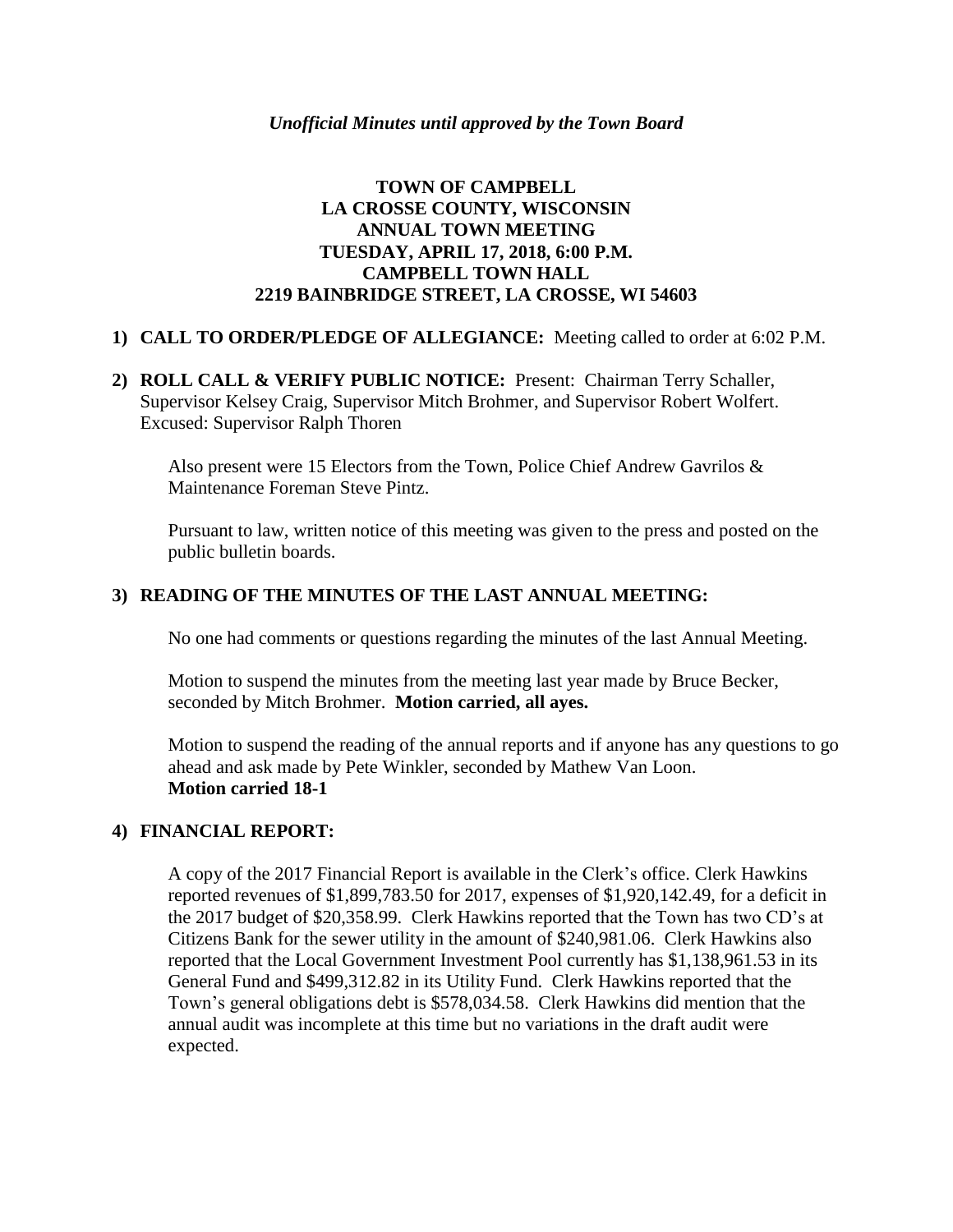# **5) UTILITY REPORT:**

Supervisor Wolfert submitted the Utility Operations for 2017. The complete report is available in the Clerk's Office upon request.

Bruce Becker asked Supervisor Wolfert what projects were planned in the future. Supervisor Wolfert stated his plans were to complete the lift station controller upgrades. Mr. Becker also asked what this upgrade was expected to cost. Supervisor Wolfert stated that the controllers have already been purchased. Verizon network that is in place cost around \$220 per month. Supervisor Wolfert stated that there would be some additional wiring for approximately \$10,000 left for completion.

# **6) HEALTH, EDUCATION & WELFARE:**

Supervisor Brohmer submitted the 2017 report for Health, Education, and Welfare. The complete report is available in the Clerk's Office upon request.

Bruce Becker inquired how much under budget for refuse for 2017. Supervisor Brohmer stated that he came in \$6300.00 under budget. Clerk Hawkins also stated that the Town had an additional 30 tons of recycling from the previous year. Mr. Becker also inquired about additional information regarding the Town's incorporation process. Supervisor Brohmer stated that he was able to get ahold of Eric from the State. Supervisor Brohmer states that he believes the biggest issue as a community would be an intervener or someone who may contest the incorporation. Supervisor Brohmer mentioned that he does have a bullet sheet listing all the requirements for incorporation. Lee Weis asked if there was anything that the Town needed to do regarding water. Supervisor Brohmer stated that Eric said the Town does not have to necessarily need to provide water to incorporate. Eric mentioned to model the Village of Richfield's incorporation as it closely resembles the Town of Campbell. Mr. Becker also inquired about the increase in insurance rates. Supervisor Brohmer stated that the insurance rates increase approximately \$2000.00. Ronnie Brauer had concerns regarding her neighbor building a garage and retaining wall in the rear yard and the water issues created.

## **7) STREETS & ROADS:**

Supervisor Thoren submitted the 2017 report for Streets  $\&$  Roads. The complete report is available in the Clerk's Office upon request.

Bruce Becker asked Maintenance Foreman Steve Pintz why there was no chip sealing done last year. Steve Pintz stated that the Town was getting ready to have it done and the company stopped chip sealing for the year due to the weather.

Lee Weis asked what projects are planned for 2018. Steve Pintz stated that he currently has a list of project totaling around \$100,000.00. The Town currently does around \$35,000.00 a year. Clerk Hawkins mentioned that the Town is looking into a CDBG Grant for a large road reconstruction project.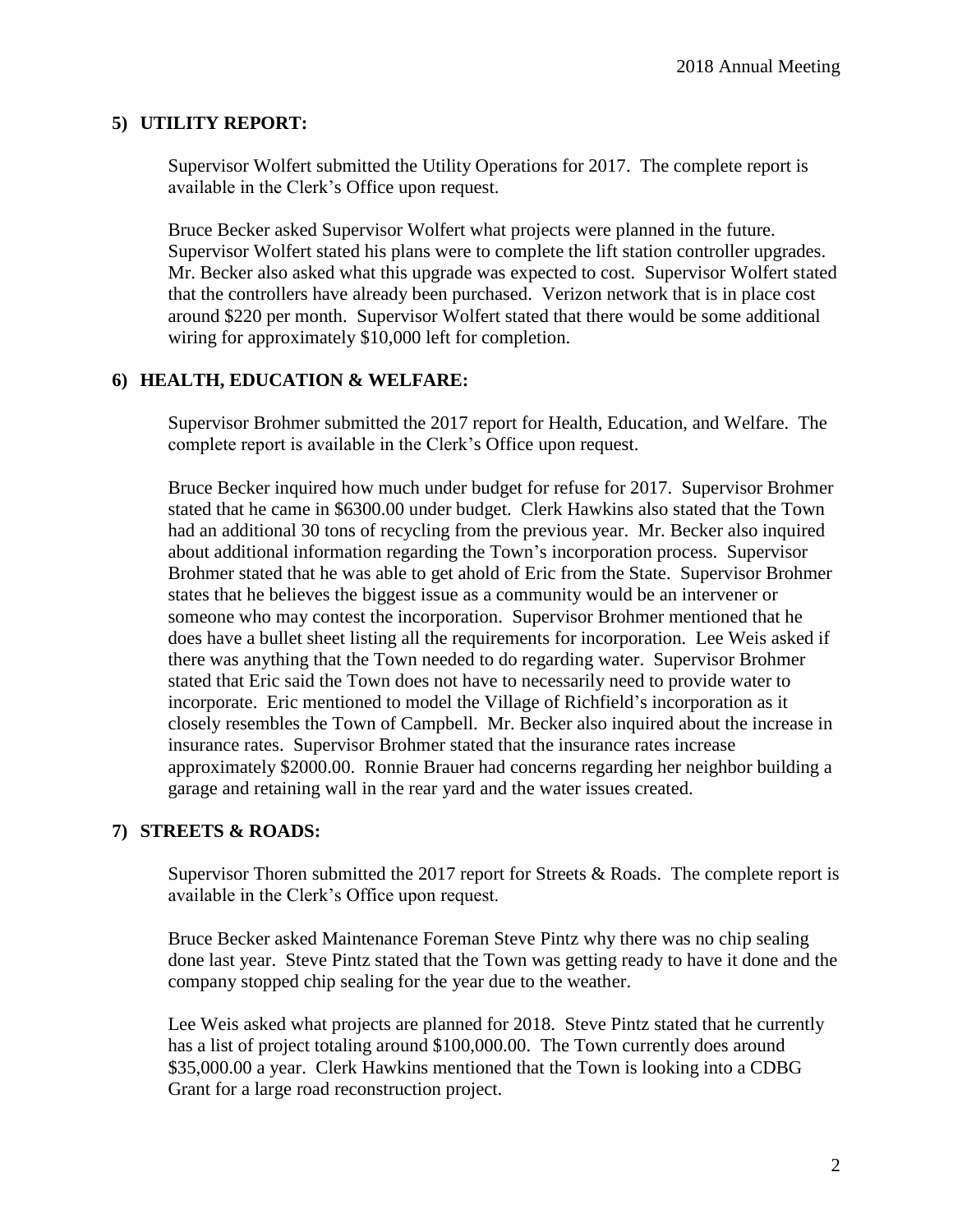## **8) RECREATION DEPARTMENT:**

Supervisor Craig submitted the 2017 report for the Recreation Department. The complete report is available in the Clerk's Office upon request.

Lee Weis asked Supervisor Craig if she could look into a location for a dog park. Supervisor Craig stated that she would potentially now look into a location.

Bruce Becker asked Supervisor Craig how much money was budgeted for this year's projects. Supervisor Craig stated she was budgeted for \$10,000. Supervisor Craig also stated that she has funds available that were budgeted for the YMCA Recreation program as well. Supervisor Craig mentioned that she was planning on doing some fund raising to fix some equipment at Wardwell Park.

# **9) POLICE DEPARTMENT:**

Chief Gavrilos submitted the 2017 Police Department Annual Report. Full details of this report are available in the Clerk's Office upon request.

Chief Gavrilos stated that traffic citations were up over 50% from last year. Chief Gavrilos also stated that traffic accidents were down over 50% from last year. Chief Gavrilos mentioned that the K-9 unit was deployed over 100 times making over 30 arrests. The Police Reserve volunteered almost 630 hours last year. Chief Gavrilos also mentioned that the officers received almost 350 hours of training. And the Police Department is getting ready to hire a new officer.

## **10) FIRE DEPARTMENT:**

Chief Melby submitted the 2017 Fire Department Report into record. Full details of this report are available in the Clerk's Office upon request. The 2018 Campbell Firefighters Association Pancake Breakfast will be held on Saturday, May 19th and that tickets are available from a firefighter or in the Town Hall office.

## **11) FIRST RESPONDERS:**

Chief Melby submitted the 2017 Emergency Medical Services report. Full details of this report are available in the Clerk's Office upon request.

## **12) OLD BUSINESS:**

No Old Business

## **13) NEW BUSINESS:**

Maintenance Foreman Steve Pintz would like to see the Town find a solution regarding Stormwater. Supervisor Wolfert says there would be little support for a Stormwater Utility Tax. The Town will continue to look into alternate means for Stormwater control.